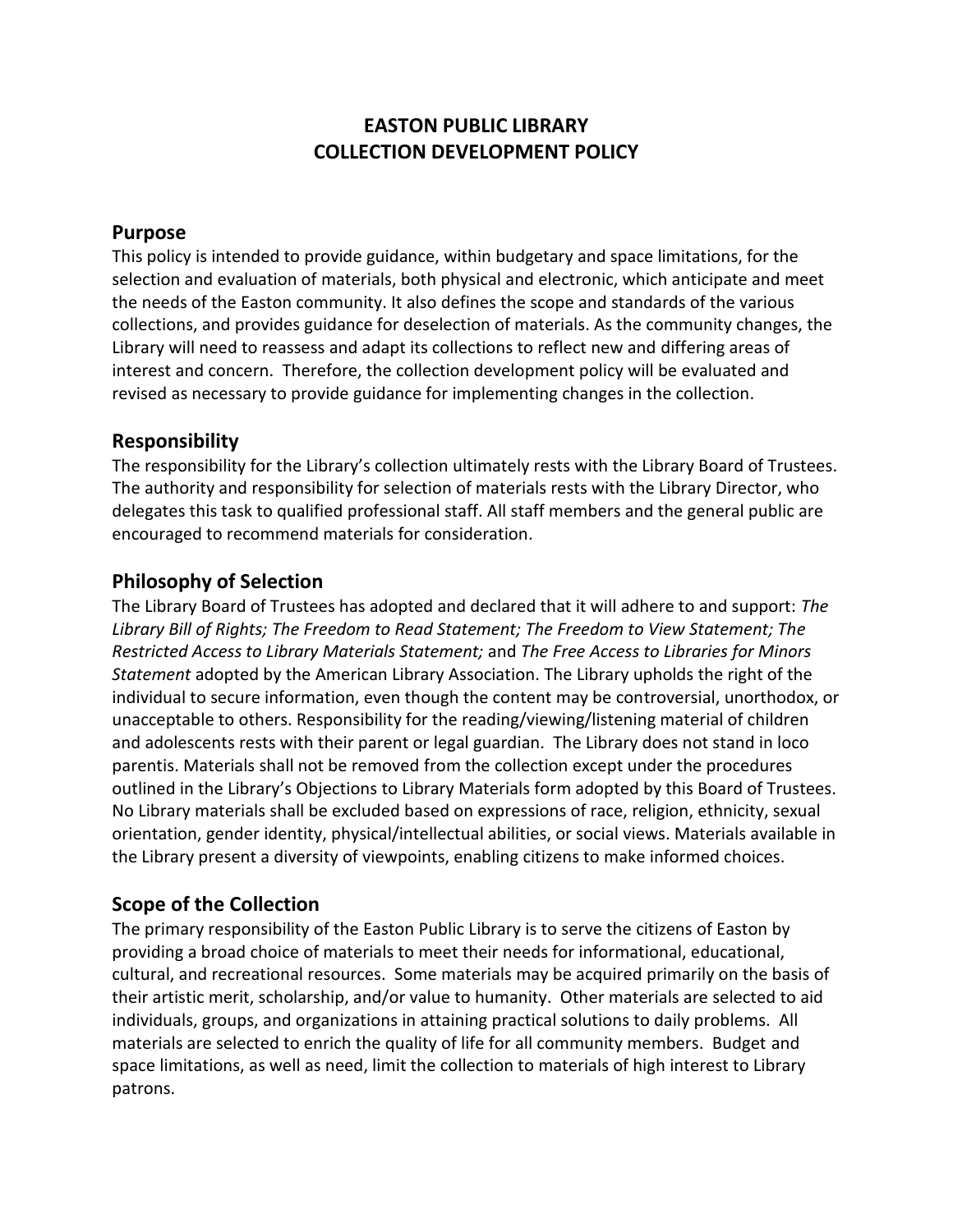## **Selection Criteria**

The selection of Library materials is based on a comprehensive knowledge of the nature and special characteristics of the Easton community. All materials, whether purchased or donated, are considered in terms of the criteria listed below. An item need not meet all of these standards in order to be added to the collection.

- Popular interest
- Contemporary significance or permanent value
- Currency of information
- Accuracy
- Local emphasis
- Readability or ability to sustain interest
- Treatment of subject appropriate to age of intended audience
- Reputation of author, publisher, producer, or illustrator
- Creative, literary, and/or technical quality
- Critical reviews in a variety of journals
- Format and ease of use
- Circulation as monitored through the automated circulation system
- Relationship to existing materials in collection
- Relationship to materials in other area libraries
- Cost and availability

### **Duplication of Material**

Multiple copies of materials are purchased in response to user demand evidenced by number of holds, anticipated popularity, repeated requests, and monitoring of the collection.

### **Suggestions for Purchase**

The Library encourages input from the Easton community concerning the collection. A suggestion for purchase procedure enables Easton citizens to request that a particular item or subject be purchased by the Library. All suggestions for purchase are subject to the same selection criteria as other materials and not automatically added to the collection. It is the Library's intent that suggestions for purchase be used to help the Library in developing collections which serve the interest and needs of the community.

## **Request for Reconsideration**

Censorship is purely an individual matter. Patrons wishing to recommend the removal of a particular item in the Library collection may submit an Objection to Materials form, which will be reviewed by the Library Director, the Board of Trustees, and the staff in relation to the Library's mission statement and the selection criteria of this collection development policy. After evaluating journal reviews and other materials, a response will be made by the Library Director within 30 days of receiving the formal objection.